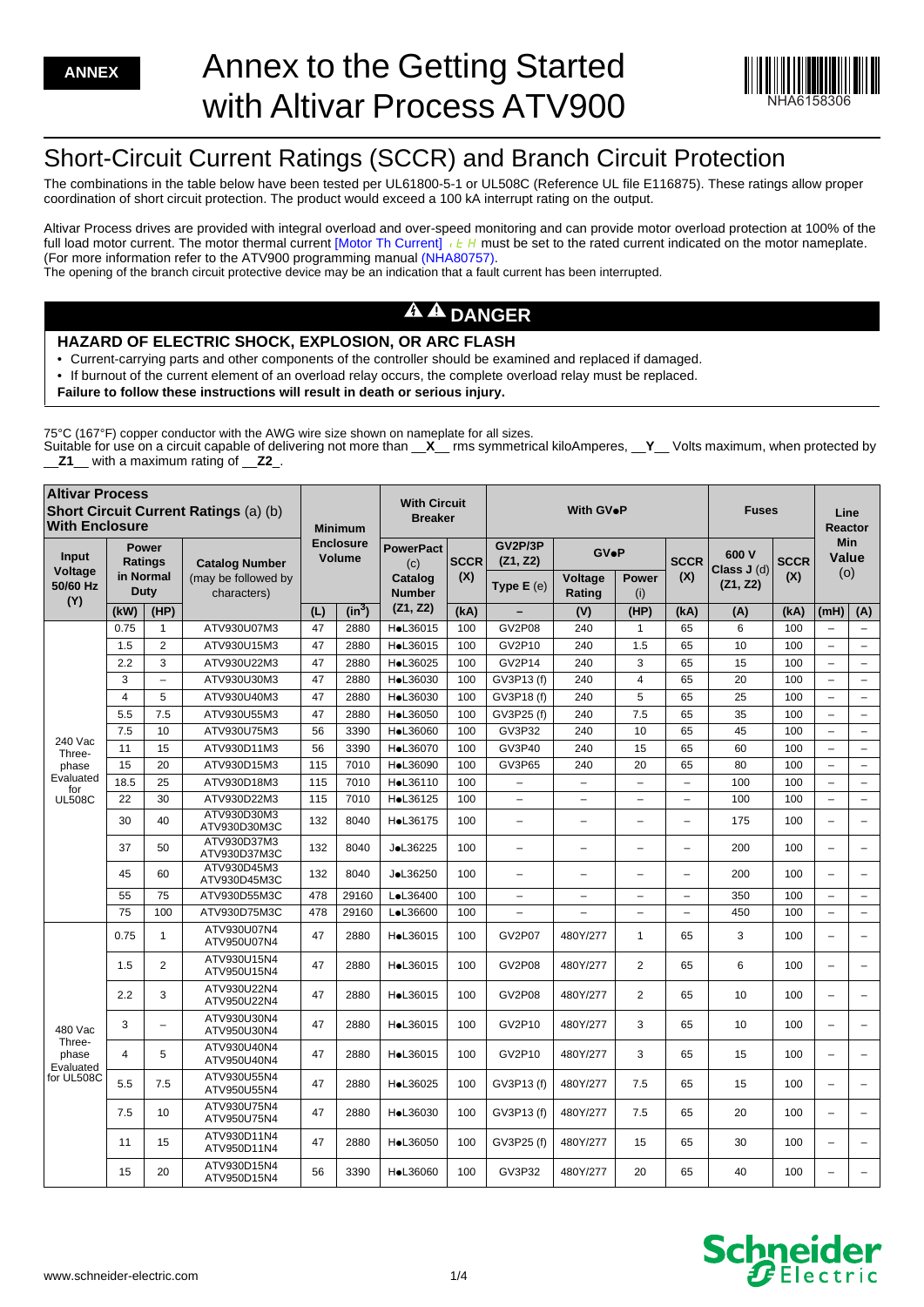| <b>Altivar Process</b><br>With Enclosure       |                |                                             | Short Circuit Current Ratings (a) (b)                          | <b>Minimum</b><br><b>Enclosure</b><br><b>Volume</b> |          | <b>With Circuit Breaker</b>        |                          | With GV●P                     |                          |                          |                          | Fuses                   |                    | Line<br>Reactor            |                          |
|------------------------------------------------|----------------|---------------------------------------------|----------------------------------------------------------------|-----------------------------------------------------|----------|------------------------------------|--------------------------|-------------------------------|--------------------------|--------------------------|--------------------------|-------------------------|--------------------|----------------------------|--------------------------|
| Input<br>Voltage<br>50/60 Hz                   |                | <b>Power</b><br><b>Ratings</b><br>in Normal | <b>Catalog Number</b><br>(may be followed by                   |                                                     |          | <b>PowerPact</b><br>(c)<br>Catalog | <b>SCCR</b><br>(X)       | GV2P/3P<br>(Z1, Z2)<br>Type E | <b>GV</b> ·P<br>Voltage  | <b>Power</b>             | <b>SCCR</b><br>(X)       | 600 V<br>Class J<br>(d) | <b>SCCR</b><br>(X) | <b>Min</b><br>Value<br>(0) |                          |
| (Y)                                            | Duty           |                                             | characters)                                                    |                                                     |          | <b>Number</b>                      |                          | (e)                           | Rating                   | (i)                      |                          | (Z1, Z2)                |                    |                            |                          |
|                                                | (kW)           | (HP)                                        | ATV930D18N4                                                    | (L)                                                 | $(in^3)$ | (Z1, Z2)                           | (kA)                     |                               | (V)                      | (HP)                     | (kA)                     | (A)                     | (kA)               | (mH)                       | (A)                      |
|                                                | 18.5           | 25                                          | ATV950D18N4                                                    | 56                                                  | 3390     | HoL36070                           | 100                      | GV3P32                        | 480Y/277                 | 20                       | 65                       | 50                      | 100                | $\overline{\phantom{a}}$   | $\overline{\phantom{a}}$ |
|                                                | 22             | 30                                          | ATV930D22N4<br>ATV950D22N4                                     | 56                                                  | 3390     | HoL36080                           | 100                      | GV3P40                        | 480Y/277                 | 25                       | 65                       | 60                      | 100                | $\overline{\phantom{0}}$   |                          |
|                                                | 30             | 40                                          | ATV930D30N4<br>ATV950D30N4                                     | 115                                                 | 7010     | HoL36100                           | 100                      | GV3P65                        | 480Y/277                 | 40                       | 65                       | 80                      | 100                | $\overline{\phantom{0}}$   |                          |
|                                                | 37             | 50                                          | ATV930D37N4<br>ATV950D37N4                                     | 115                                                 | 7010     | HoL36125                           | 100                      | $\equiv$                      | L.                       | L.                       | $\equiv$                 | 90                      | 100                | $\overline{\phantom{0}}$   | $\overline{\phantom{0}}$ |
|                                                | 45             | 60                                          | ATV930D45N4                                                    | 115                                                 | 7010     | HoL36150                           | 100                      | $\overline{\phantom{0}}$      | $\overline{\phantom{0}}$ | $\overline{\phantom{0}}$ | L,                       | 100                     | 100                | L,                         |                          |
|                                                |                |                                             | ATV950D45N4<br>ATV930D55N4                                     |                                                     |          |                                    |                          |                               |                          |                          |                          |                         |                    |                            |                          |
|                                                | 55             | 75                                          | ATV930D55N4C<br>ATV950D55N4                                    | 132                                                 | 8040     | JoL36175                           | 100                      | L.                            | L,                       | $\overline{\phantom{0}}$ |                          | 150                     | 100                |                            |                          |
| 480 Vac<br>Three-phase<br><b>Evaluated for</b> | 75             | 100                                         | ATV930D75N4<br>ATV930D75N4C<br>ATV950D75N4                     | 132                                                 | 8040     | JoL36200                           | 100                      | $\overline{\phantom{0}}$      |                          | $\overline{\phantom{0}}$ | $\overline{\phantom{0}}$ | 200                     | 100                | $\overline{\phantom{0}}$   |                          |
| <b>UL508C</b>                                  | 90             | 125                                         | ATV930D90N4<br>ATV930D90N4C<br>ATV950D90N4                     | 132                                                 | 8040     | JoL36250                           | 100                      | $\overline{\phantom{0}}$      | -                        | $\overline{\phantom{0}}$ | Ē,                       | 200                     | 100                | ÷                          |                          |
|                                                | 110            | 150                                         | ATV930C11N4C                                                   | 478                                                 | 29160    | LoL36400                           | 100                      | $\overline{\phantom{a}}$      | $\overline{\phantom{0}}$ | $\overline{\phantom{0}}$ | $\overline{\phantom{0}}$ | 300                     | 100                | $\overline{\phantom{a}}$   | $\overline{\phantom{a}}$ |
|                                                | 132            | 200                                         | ATV930C13N4C                                                   | 478                                                 | 29160    | LoL36600                           | 100                      | $\overline{\phantom{m}}$      | -                        | $\overline{\phantom{0}}$ | $\overline{\phantom{0}}$ | 400                     | 100                | $\overline{\phantom{m}}$   | $\qquad \qquad -$        |
|                                                | 160            | 250                                         | ATV930C16N4C                                                   | 478                                                 | 29160    | LoL36600                           | 100                      | $\overline{\phantom{0}}$      | $\overline{\phantom{0}}$ | $\overline{\phantom{0}}$ | L.                       | 500                     | 100                | $\overline{\phantom{a}}$   | $\equiv$                 |
|                                                | 220            | 350                                         | ATV930C22N4<br>ATV930C22N4C<br>ATV930C22N4MN<br>ATV930C22N4CMN | 878                                                 | 53550    |                                    |                          |                               |                          | ÷                        | $\overline{\phantom{0}}$ | 500(g)                  | 100                | 0.05                       | 400                      |
|                                                | 250            | 400                                         | ATV930C25N4C<br>ATV930C25N4CMN                                 | 878                                                 | 53550    | $\overline{\phantom{0}}$           | L,                       | $\equiv$                      | L,                       | ÷                        | $\overline{\phantom{0}}$ | 600(h)                  | 100                | 0.05                       | 440                      |
|                                                | 315            | 500                                         | ATV930C31N4C<br>ATV930C31N4CMN                                 | 878                                                 | 53550    | L.                                 | $\overline{\phantom{0}}$ |                               |                          | $\equiv$                 | $\equiv$                 | 600(h)                  | 100                | 0.04                       | 560                      |
|                                                | 2.2            | 3                                           | ATV930U22S6X                                                   | 47                                                  | 2880     | HoL36015                           | 100                      | GV3P13                        | 600Y/347                 | 10                       | 25                       | 6                       | 100                | 10                         | $\sqrt{3}$               |
|                                                | $\overline{4}$ | 5                                           | ATV930U40S6X                                                   | 47                                                  | 2880     | HoL36015                           | 100                      | GV3P13                        | 600Y/347                 | 10                       | 25                       | 10                      | 100                | $\overline{4}$             | 6                        |
|                                                | 5.5            | 7.5                                         | ATV930U55S6X                                                   | 47                                                  | 2880     | HoL36020                           | 100                      | GV3P13                        | 600Y/347                 | 10                       | 25                       | 15                      | 100                | $\overline{4}$             | $\overline{7}$           |
|                                                | 7.5            | 10                                          | ATV930U75S6X                                                   | 47                                                  | 2880     | HoL36025                           | 100                      | GV3P13                        | 600Y/347                 | 10                       | 25                       | 15                      | 100                | $\overline{2}$             | 10                       |
|                                                | 11             | 15                                          | ATV930D11S6X                                                   | 47                                                  | 2880     | HoL36040                           | 100                      | GV3P18                        | 600Y/347                 | 15                       | 25                       | 25                      | 100                | 1.1                        | 16                       |
| 600 Vac                                        | 15             | 20                                          | ATV930D15S6X                                                   | 47                                                  | 2880     | HoL36050                           | 100                      | <b>GV3P25</b>                 | 600Y/347                 | 20                       | 25                       | 30                      | 100                | 1.1                        | 20                       |
| Three-phase<br><b>Evaluated for</b>            | 18.5           | 25                                          | ATV930D18S6                                                    | 142                                                 | 8640     | HoL36080                           | 100                      | GV3P32                        | 600Y/347                 | 25                       | 25                       | 35                      | 100                | $\sim$                     | $\equiv$                 |
| UL61800-5-1                                    | 22             | 30                                          | ATV930D22S6                                                    | 142                                                 | 8640     | HoL36100                           | 100                      | GV3P32                        | 600Y/347                 | 25                       | 25                       | 40                      | 100                | $\sim$                     | $\overline{\phantom{a}}$ |
|                                                | 30             | 40                                          | ATV930D30S6                                                    | 283                                                 | 17280    | HoL36125                           | 100                      | GV3P50                        | 600Y/347                 | 40                       | 25                       | 60                      | 100                | $\qquad \qquad -$          | $\overline{\phantom{m}}$ |
|                                                | 37             | 50                                          | ATV930D37S6                                                    | 283                                                 | 17280    | HoL36150                           | 100                      | GV3P50                        | 600Y/347                 | 40                       | 25                       | 70                      | 100                | $\overline{\phantom{0}}$   |                          |
|                                                | 45             | 60                                          | ATV930D45S6                                                    | 283                                                 | 17280    | HoL36150                           | 100                      | GV3P65                        | 600Y/347                 | 50                       | 25                       | 80                      | 100                | $\overline{\phantom{m}}$   | $-$                      |
|                                                | 55             | 75                                          | ATV930D55S6                                                    | 283                                                 | 17280    | JoL36200                           | 100                      | -                             | -                        | -                        | $\overline{\phantom{a}}$ | 110                     | 100                | $\overline{\phantom{a}}$   | $\overline{\phantom{m}}$ |
|                                                | 75             | 100                                         | ATV930D75S6                                                    | 283                                                 | 17280    | JoL36250                           | 100                      | $\overline{\phantom{0}}$      |                          | $\overline{\phantom{0}}$ | $\overline{\phantom{0}}$ | 150                     | 100                | ÷,                         | $\overline{\phantom{m}}$ |
|                                                | 1.5            | $\overline{2}$                              | ATV930U22Y6                                                    | 142                                                 | 8640     | HoL36015                           | 100                      | GV3P13                        | 600Y/347                 | 10                       | 25                       | 6                       | 100                | $\overline{\phantom{a}}$   | $\overline{\phantom{m}}$ |
|                                                | 2.2            | 3                                           | ATV930U30Y6                                                    | 142                                                 | 8640     | HoL36015                           | 100                      | GV3P13                        | 600Y/347                 | 10                       | 25                       | 10                      | 100                | $\overline{\phantom{m}}$   | $\overline{\phantom{a}}$ |
|                                                | 3              | $\qquad \qquad -$                           | ATV930U40Y6                                                    | 142                                                 | 8640     | HoL36020                           | 100                      | GV3P13                        | 600Y/347                 | 10                       | 25                       | 15                      | 100                | $\overline{\phantom{a}}$   | $\overline{\phantom{m}}$ |
|                                                | $\overline{4}$ | 5                                           | ATV930U55Y6                                                    | 142                                                 | 8640     | HoL36020                           | 100                      | GV3P13                        | 600Y/347                 | 10                       | 25                       | 15                      | 100                | $\overline{\phantom{m}}$   | $\overline{\phantom{m}}$ |
|                                                | 5.5            | 7.5                                         | ATV930U75Y6                                                    | 142                                                 | 8640     | HoL36025                           | 100                      | GV3P13                        | 600Y/347                 | 10                       | 25                       | 15                      | 100                | $\qquad \qquad -$          | $\overline{\phantom{m}}$ |
|                                                | 7.5            | 10                                          | ATV930D11Y6                                                    | 142                                                 | 8640     | HoL36040                           | 100                      | GV3P13                        | 600Y/347                 | 10                       | 25                       | 20                      | 100                | ÷,                         | $\overline{\phantom{m}}$ |
| 600 Vac                                        | 11             | 15                                          | ATV930D15Y6                                                    | 142                                                 | 8640     | HoL36050                           | 100                      | GV3P18                        | 600Y/347                 | 15                       | 25                       | 25                      | 100                | $\overline{\phantom{0}}$   | $\overline{\phantom{m}}$ |
| Three-phase<br>Evaluated for                   | 15             | 20                                          | ATV930D18Y6                                                    | 142                                                 | 8640     | HoL36060                           | 100                      | GV3P25                        | 600Y/347                 | 20                       | 25                       | 30                      | 100                | $\overline{\phantom{0}}$   | $\overline{\phantom{a}}$ |
| UL61800-5-1                                    | 18.5           | 25                                          | ATV930D22Y6                                                    | 142                                                 | 8640     | HoL36080                           | 100                      | GV3P32                        | 600Y/347                 | 25                       | 25                       | 35                      | 100                | $\overline{\phantom{a}}$   | $\overline{\phantom{a}}$ |
|                                                | 22             | 30                                          | ATV930D30Y6                                                    | 142                                                 | 8640     | HoL36100                           | 100                      | GV3P32                        | 600Y/347                 | 25                       | 25                       | 40                      | 100                | $\overline{\phantom{m}}$   | $\overline{\phantom{m}}$ |
|                                                | 30             | 40                                          | ATV930D37Y6                                                    | 283                                                 | 17280    | HoL36125                           | 100                      | GV3P50                        | 600Y/347                 | 40                       | 25                       | 60                      | 100                | $\overline{\phantom{0}}$   | $\overline{\phantom{m}}$ |
|                                                | 37             | 50                                          | ATV930D45Y6                                                    | 283                                                 | 17280    | HoL36150                           | 100                      | GV3P50                        | 600Y/347                 | 40                       | 25                       | 70                      | 100                | ÷,                         | $\overline{\phantom{a}}$ |
|                                                | 45             | 60                                          | ATV930D55Y6                                                    | 283                                                 | 17280    | HoL36150                           | 100                      | GV3P65                        | 600Y/347                 | 50                       | 25                       | 80                      | 100                | $\overline{\phantom{0}}$   | $\overline{\phantom{a}}$ |
|                                                | 55             | 75                                          | ATV930D75Y6                                                    | 283                                                 | 17280    | JoL36200                           | 100                      | $\qquad \qquad -$             |                          | $\overline{\phantom{0}}$ | $\overline{\phantom{0}}$ | 110                     | 100                | $\overline{\phantom{0}}$   |                          |
|                                                | 75             | 100                                         | ATV930D90Y6                                                    | 283                                                 | 17280    | JoL36250                           | 100                      | $\qquad \qquad -$             | $\overline{\phantom{0}}$ | $\overline{\phantom{0}}$ | $\overline{\phantom{0}}$ | 150                     | 100                | $\overline{\phantom{m}}$   | $\overline{\phantom{m}}$ |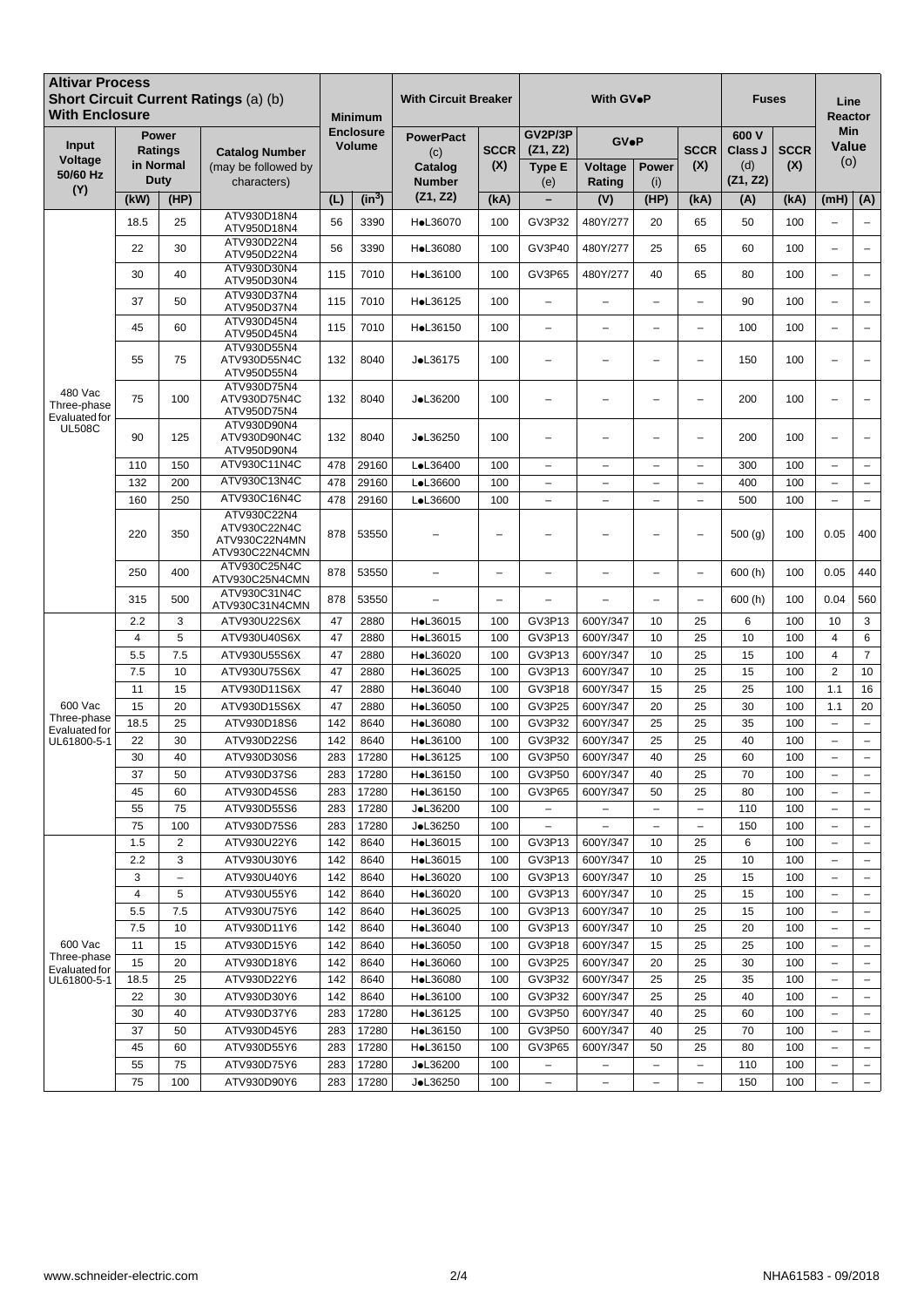| <b>Altivar Process</b><br>Short Circuit Current Ratings (a) (b)<br><b>With Conduit Box (Type 1)</b> |                     |                                        |                                              | <b>Fuses</b>                  | <b>Line Reactor</b><br>Min Value (o) |                                        |                               |  |
|-----------------------------------------------------------------------------------------------------|---------------------|----------------------------------------|----------------------------------------------|-------------------------------|--------------------------------------|----------------------------------------|-------------------------------|--|
| <b>Input Voltage</b><br>50/60 Hz                                                                    |                     | <b>Power Ratings</b><br>in Normal Duty | <b>Catalog Number</b><br>(may be followed by | 600 V Class J (d)<br>(Z1, Z2) | SCCR(X)                              |                                        |                               |  |
| (Y)                                                                                                 | (kW)                | (HP)                                   | characters)                                  | (A)                           | (kA)                                 | (mH)                                   | (A)                           |  |
|                                                                                                     | 0.75                | 1                                      | ATV930U07M3                                  | 6                             | 100                                  | $\qquad \qquad -$                      | $\qquad \qquad -$             |  |
|                                                                                                     | 1.5                 | 2                                      | ATV930U15M3                                  | 10                            | 100                                  | $\qquad \qquad -$                      | -                             |  |
|                                                                                                     | 2.2                 | 3                                      | ATV930U22M3                                  | 15                            | 100                                  | $\overline{\phantom{0}}$               | -                             |  |
|                                                                                                     | 3<br>$\overline{4}$ | $\qquad \qquad -$<br>5                 | ATV930U30M3                                  | 20                            | 100                                  | $\overline{\phantom{0}}$               |                               |  |
|                                                                                                     | 5.5                 | 7.5                                    | ATV930U40M3<br>ATV930U55M3                   | 25<br>35                      | 100<br>100                           | $\qquad \qquad -$<br>$\qquad \qquad -$ | -<br>-                        |  |
|                                                                                                     | 7.5                 | 10                                     | ATV930U75M3                                  | 45                            | 100                                  | -                                      | $\qquad \qquad -$             |  |
|                                                                                                     | 11                  | 15                                     | ATV930D11M3                                  | .60                           | 100                                  | -                                      | -                             |  |
| 240 Vac                                                                                             | 15                  | 20                                     | ATV930D15M3                                  | 80                            | 100                                  | $\overline{\phantom{0}}$               | -                             |  |
| Three-phase<br>Evaluated for                                                                        | 18.5                | 25                                     | ATV930D18M3                                  | 100                           | 100                                  | $\overline{\phantom{0}}$               |                               |  |
| <b>UL508C</b>                                                                                       | 22                  | 30                                     | ATV930D22M3                                  | 100                           | 100                                  | $\qquad \qquad -$                      | $\overline{\phantom{0}}$      |  |
|                                                                                                     | 30                  | 40                                     | ATV930D30M3<br>ATV930D30M3C                  | 100<br>175                    |                                      | -                                      |                               |  |
|                                                                                                     | 37                  | 50                                     | ATV930D37M3<br>ATV930D37M3C                  | 200                           | 100                                  |                                        |                               |  |
|                                                                                                     | 45                  | 60                                     | ATV930D45M3<br>ATV930D45M3C                  | 200                           | 100                                  |                                        |                               |  |
|                                                                                                     | 55                  | 75                                     | ATV930D55M3C (i)                             | 315                           | 25                                   | $\overline{\phantom{0}}$               | -                             |  |
|                                                                                                     | 75                  | 100                                    | ATV930D75M3C (i)                             | 350                           | 25                                   |                                        |                               |  |
|                                                                                                     | 0.75                | 1                                      | ATV930U07N4<br>ATV950U07N4                   | 3                             | 100                                  |                                        |                               |  |
|                                                                                                     | 1.5                 | 2                                      | ATV930U15N4<br>ATV950U15N4                   | 6                             | 100                                  |                                        |                               |  |
|                                                                                                     | 2.2                 | 3                                      | ATV930U22N4<br>ATV950U22N4                   | 10                            | 100                                  | -                                      | -                             |  |
|                                                                                                     | 3                   | $\overline{\phantom{0}}$               | ATV930U30N4<br>ATV950U30N4                   | 10                            | 100                                  |                                        |                               |  |
|                                                                                                     | 4                   | 5                                      | ATV930U40N4<br>ATV950U40N4                   | 15                            | 100                                  |                                        |                               |  |
|                                                                                                     | 5.5                 | 7.5                                    | ATV930U55N4<br>ATV950U55N4                   | 15                            | 100                                  | -                                      |                               |  |
|                                                                                                     | 7.5                 | 10                                     | ATV930U75N4<br>ATV950U75N4                   | 20                            | 100                                  |                                        |                               |  |
|                                                                                                     | 11                  | 15                                     | ATV930D11N4<br>ATV950D11N4                   | 30                            | 100                                  |                                        |                               |  |
|                                                                                                     | 15                  | 20                                     | ATV930D15N4<br>ATV950D15N4                   | 40                            | 100                                  |                                        |                               |  |
|                                                                                                     | 18.5                | 25                                     | ATV930D18N4<br>ATV950D18N4                   | 50                            | 100                                  |                                        |                               |  |
|                                                                                                     | 22                  | 30                                     | ATV930D22N4<br>ATV950D22N4                   | 60                            | 100                                  |                                        |                               |  |
| 480 Vac<br>Three-phase                                                                              | 30                  | 40                                     | ATV930D30N4<br>ATV950D30N4                   | 80                            | 100                                  | -                                      | -                             |  |
| Evaluated for<br><b>UL508C</b>                                                                      | 37                  | 50                                     | ATV930D37N4<br>ATV950D37N4                   | 90                            | 100                                  |                                        | -                             |  |
|                                                                                                     | 45                  | 60                                     | ATV930D45N4<br>ATV950D45N4                   | 100                           | 100                                  |                                        |                               |  |
|                                                                                                     | 55                  | 75                                     | ATV930D55N4<br>ATV930D55N4C<br>ATV950D55N4   | 150                           | 100                                  |                                        |                               |  |
|                                                                                                     | 75                  | 100                                    | ATV930D75N4<br>ATV930D75N4C<br>ATV950D75N4   | 200                           | 100                                  |                                        |                               |  |
|                                                                                                     | 90                  | 125                                    | ATV930D90N4<br>ATV930D90N4C<br>ATV950D90N4   | 200                           | 100                                  |                                        |                               |  |
|                                                                                                     | 110                 | 150                                    | ATV930C11N4C (j)                             | 250                           | 25                                   | $\qquad \qquad -$                      | -                             |  |
|                                                                                                     | 132                 | 200                                    | ATV930C13N4C (j)                             | 315                           | 25                                   | $\qquad \qquad -$                      | $\qquad \qquad -$             |  |
|                                                                                                     | 160                 | 250                                    | ATV930C16N4C (j)<br>ATV930C22N4 (k)          | 350<br>500                    | 25<br>18                             | $\overline{\phantom{a}}$<br>-          | $\overline{\phantom{0}}$<br>- |  |
|                                                                                                     | 220                 | 350                                    | ATV930C22N4C (k)<br>ATV930C22N4MN (k)        | 500                           | 18                                   | 0.05                                   | 400                           |  |
|                                                                                                     |                     |                                        | ATV930C22N4CMN (k)<br>ATV930C25N4C (I)       | 600                           | 18                                   | $\overline{\phantom{0}}$               | $\overline{\phantom{a}}$      |  |
|                                                                                                     | 250                 | 400                                    | ATV930C25N4CMN (I)                           | 600                           | 18                                   | 0.05                                   | 440                           |  |
|                                                                                                     |                     |                                        | ATV930C31N4C (I)                             | 600                           | 30                                   |                                        |                               |  |
|                                                                                                     | 315                 | 500                                    | ATV930C31N4CMN (I)                           | 600                           | 30                                   | 0.04                                   | 560                           |  |